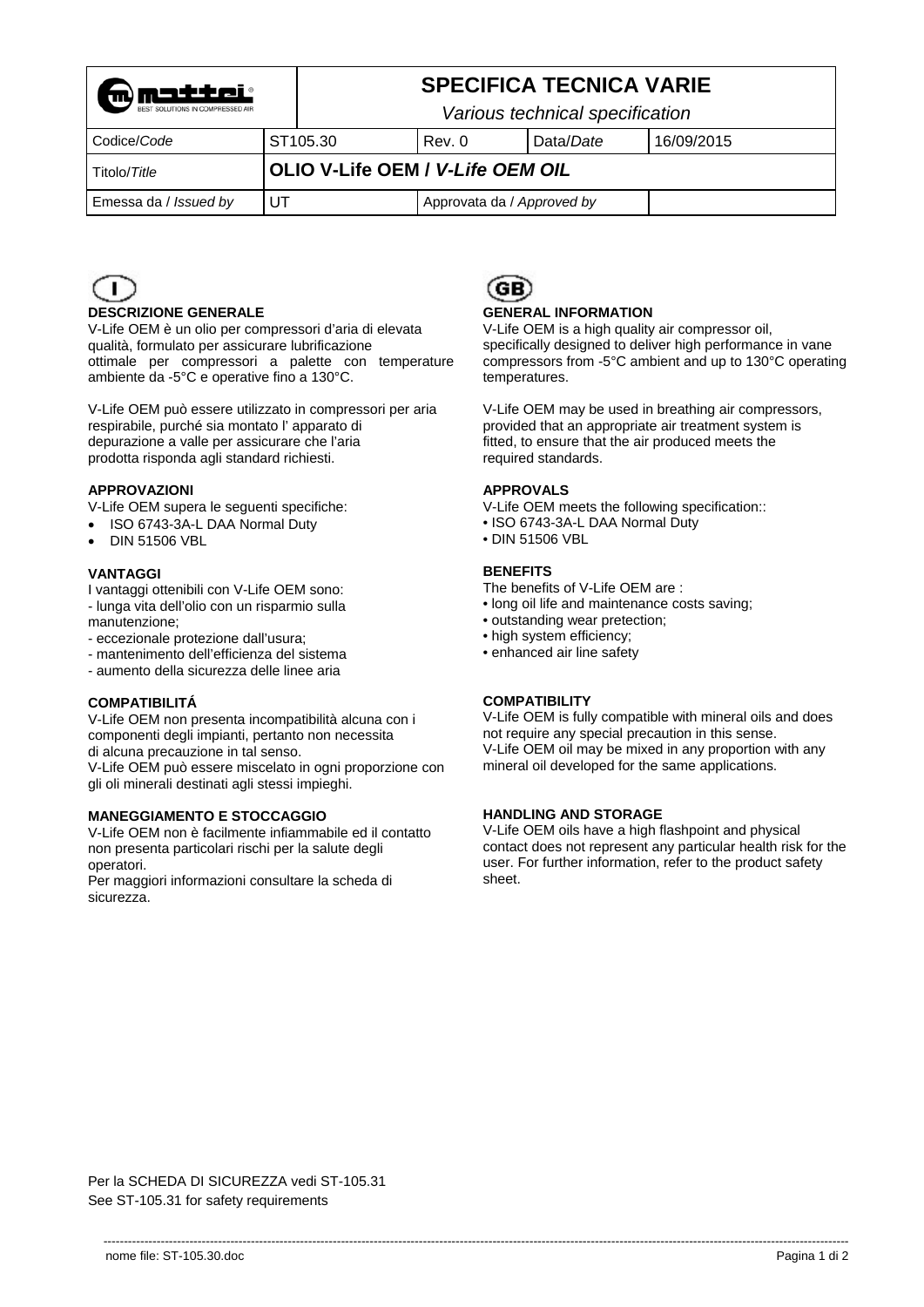| <b>m</b> matter                  |  | <b>SPECIFICA TECNICA VARIE</b> |                                 |           |            |
|----------------------------------|--|--------------------------------|---------------------------------|-----------|------------|
| BEST SOLUTIONS IN COMPRESSED AIR |  |                                | Various technical specification |           |            |
| Codice/Code                      |  | ST <sub>105.30</sub>           | l Rev. 0                        | Data/Date | 16/09/2015 |

|                         | <b>Caratteristiche</b> |       |             |
|-------------------------|------------------------|-------|-------------|
| Densità a 15 °C         |                        | kg/m3 | 0,885       |
| Viscosità a 100 °C      | (ASTM D 445)           | cSt   | 7,82        |
| Viscosità a 40 °C       | (ASTM D 445)           | cSt   | 68,5        |
| Indice di viscosità     | (ASTM D 2270)          | ۰     | >100        |
| Ceneri solfatate        | (ASTM D 1298)          | % $m$ | 0,06        |
| T.A.N.                  | (ASTM D 664)           |       | 0,3         |
| Scorrimento             | (ASTM D 97)            | °C    | $~<$ -30    |
| Infiammabilità C.O.C.   | (ASTM D-92)            | °C    | > 230       |
| Prevenzione antiruggine | (ASTM D 1401           |       | <b>PASS</b> |

# *Characteristics*

| Density @ 15°C      |               | kg/m3                    | 0,885       |
|---------------------|---------------|--------------------------|-------------|
| Viscosity @ 100°C   | (ASTM D 445)  | cSt                      | 7,82        |
| Viscosity @ 40°C    | (ASTM D 445)  | cSt                      | 68,5        |
| Viscosity Index     | (ASTM D 2270) | $\overline{\phantom{a}}$ | >100        |
| Sulphated Ash       | (ASTM D 1298) | % $m$                    | 0,06        |
| T.A.N.              | (ASTM D 664)  |                          | 0,3         |
| Pour Point          | (ASTM D 97)   | °C                       | $< -30$     |
| Flash Point, C.O.C. | (ASTM D-92)   | $^{\circ}C$              | > 230       |
| Rust test           | (ASTM D 1401  |                          | <b>PASS</b> |
|                     |               |                          |             |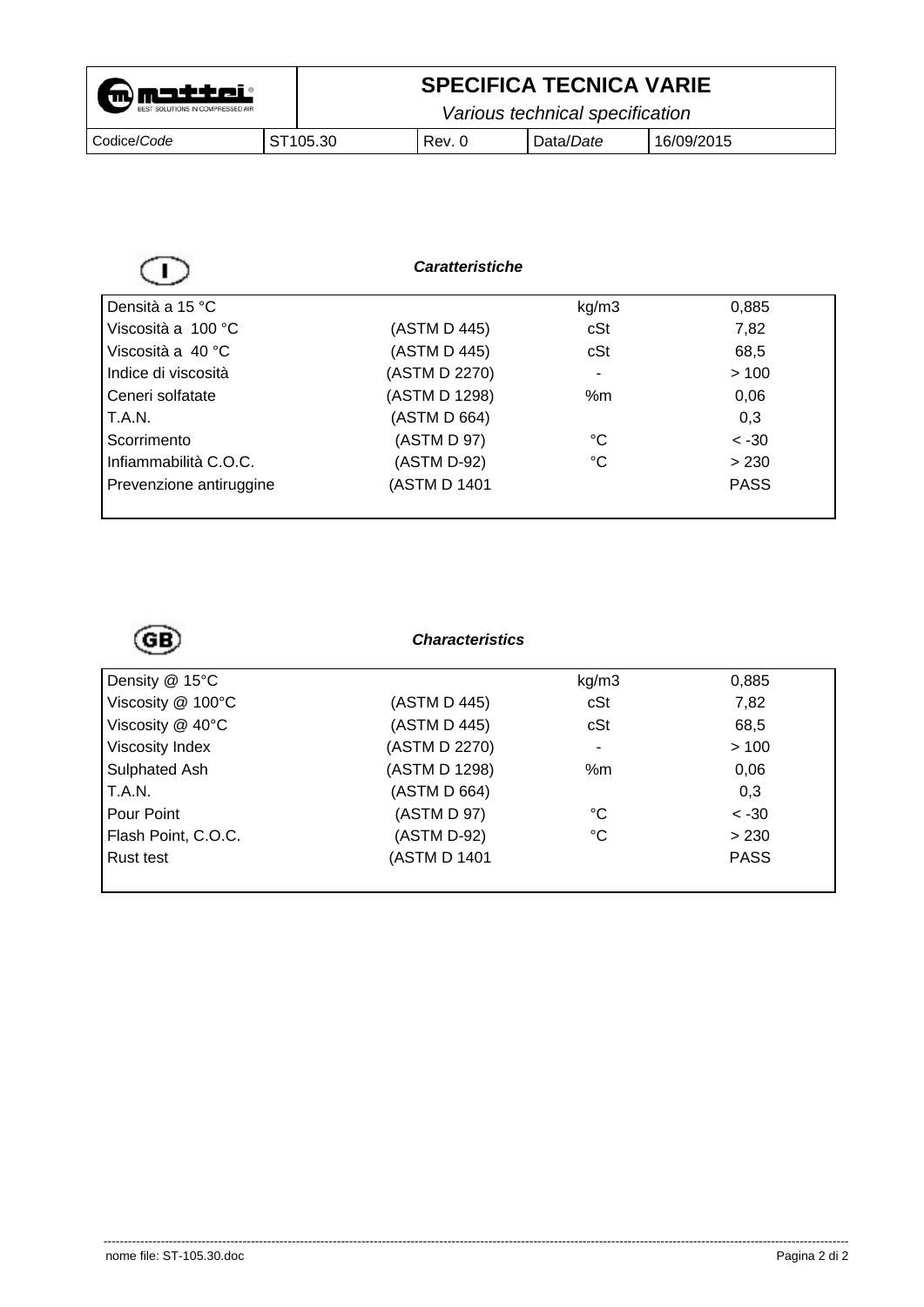| mmetter                          |                       |        | <b>SPECIFICA TECNICA VARIE</b>  |            |  |
|----------------------------------|-----------------------|--------|---------------------------------|------------|--|
| BEST SOLUTIONS IN COMPRESSED AIR |                       |        | Various technical specification |            |  |
| Codice/Code                      | ST105.31              | Rev. 0 | Data/Date                       | 07/09/2015 |  |
| Titolo/Title                     | <b>V-Life OEM OIL</b> |        |                                 |            |  |
| Emessa da / Issued by            | UT                    |        | Approvata da / Approved by      |            |  |

# **MATERIAL SAFETY DATA SHEET**



**1 - IDENTIFICATION OF THE SUBSTANCE/MIXTURE AND COMPANY** 

# **1.1 IDENTIFICATION OF THE SUBSTANCE/MIXTURE**

| Substance / Mixture      | <b>V-Life OEM</b> |
|--------------------------|-------------------|
| <b>Synonyms</b>          |                   |
| <b>CAS Number</b>        | n.a.              |
| <b>CF Number</b>         | n.a.              |
| <b>INDEX Number</b>      | n.a.              |
| <b>Num.Registr.REACh</b> | n.a.              |
| <b>Chemical Formula</b>  | n.a.              |
| <b>Molecular Weight</b>  | n.a.              |

### **1.2 Use of substance / preparation**

**Common use Compressor oil.** 

*Identified uses of the chemical safety report* 

#### **1.3 Company Identification**

Ing. Enea Mattei S.p.A. Strada Padana Superiore, 307 - 20090 Vimodrone – ITALY Tel.(+39) 02.25305.1 r.a. – Fax (+39) 02.25305243 contact: Ing. Enea Mattei S.p.A. Emergency telephone number: Poison Center *-* Ospedale Niguarda Milano – ITALY - Tel. +39 02-66101029

#### **1.4 Emergency telephone number**

Italy: Poison control center of Niguarda Hospital (Italy) Tel. +39.02 6610.1029 (24h) Foreign countries: Contact the nearest poison control center.

# **2 - HAZARDS IDENTIFICATION**

# **2.1 Classification of the substance or mixture**

| Hazards | No specific hazard under normal conditions. The product does not present risks under<br>normal operating conditions.                                                                             |
|---------|--------------------------------------------------------------------------------------------------------------------------------------------------------------------------------------------------|
|         | Classification according to Directive 67/548 / EEC O 1999/45 / EC: NOT<br><b>CLASSIFIED</b><br>Classification according to Regulation (EC) n. 1272/2008 (EU-GHS / CLP):<br><b>NOT CLASSIFIED</b> |

--------------------------------------------------------------------------------------------------------------------------------------------------------------------------------------

- Prolonged direct contact may cause irritation to the eyes and skin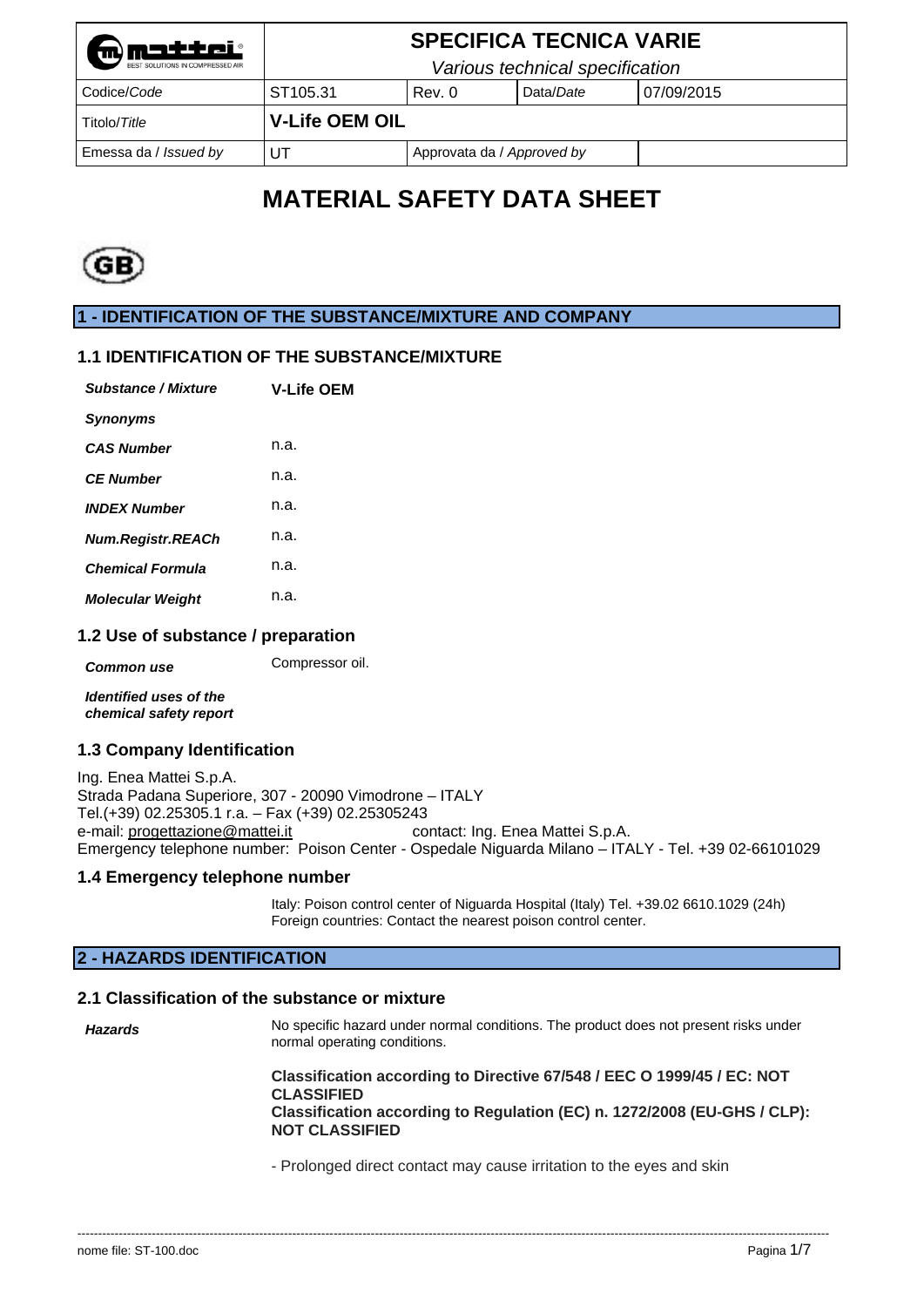| mmatter                          | <b>SPECIFICA TECNICA VARIE</b> |                            |                                 |            |  |
|----------------------------------|--------------------------------|----------------------------|---------------------------------|------------|--|
| BEST SOLUTIONS IN COMPRESSED AIR |                                |                            | Various technical specification |            |  |
| Codice/Code                      | ST105.31                       | Rev. 0                     | Data/Date                       | 07/09/2015 |  |
| Titolo/Title                     | <b>V-Life OEM OIL</b>          |                            |                                 |            |  |
| Emessa da / Issued by            | UT                             | Approvata da / Approved by |                                 |            |  |

# **2.2 Elements of label**

The product, according to EC directives or national legislation, is not subject to compulsory labeling

*Pictogram* none

#### *R Phrases*

**-** no

#### *Safety Advice*

**-** none

#### *Note*

| <b>Other Information</b> | Safety data sheet available for professional user |
|--------------------------|---------------------------------------------------|
|--------------------------|---------------------------------------------------|

# **2.3 Other hazards**

Other hazards **This mixture does not contain any REACH registered substances that are assessed to be a** PBT or a vPvB. Prolonged or repeated skin contact without proper cleaning can clog the pores of the skin resulting in disorders such as oil acne/folliculitis. Used oil may contain harmful impurities. Not classified as flammable but will burn.

# **3 - COMPOSITION/INFORMATION ON INGREDIENTS**

#### **3.1 Substance**

*Substance composition* n.a.

#### **3.2 Mixture**

#### *Mixture Composition*

#### **Classification REGULATION (EC) No 1272/2008**

| <b>Chemical Name</b>                                             | CAS-No.<br>EC-No.     | <b>Classification</b> | <b>Classification</b> | Conc.            |
|------------------------------------------------------------------|-----------------------|-----------------------|-----------------------|------------------|
| $2,2',6,6'-tetra-terz-butil-4,4'-$<br>metilendiphenol            | 118-82-1<br>204-279-1 | Aquatic Chronic, 4:   | H413:                 | $< 3.00\%$       |
| Interchangeable low<br>viscosity<br>base oil (<20,5 cSt @40°C) * | $\star$               | Asp. Tox., 1;         | H304:                 | $0.00 - 90.00\%$ |

*\** contains one or more of the following CAS-numbers (REACH registration numbers): 64742-53-6 (01-2119480375-34), 64742-54-7 (01- 2119484627-25), 64742-55-8 (01-2119487077-29), 64742-56-9 (01-2119480132-48), 64742-65-0 (01-2119471299-27), 68037-01-4 (01- 2119486452-34), 72623-86-0 (01-2119474878-16), 72623-87-1 (01-2119474889-13), 8042-47-5 (01-2119487078-27), 848301-69-9 (01- 0000020164-80).

#### **Classification REGULATION (EC) No 67/548/CEE**

| <b>Chemical Name</b>                                  | CAS-No.<br>EC-No.     | <b>Classification</b> | <b>Classification</b> | Conc.      |
|-------------------------------------------------------|-----------------------|-----------------------|-----------------------|------------|
| l 2,2',6,6'-tetra-terz-butil-4,4'-<br>metilendiphenol | 118-82-1<br>204-279-1 |                       | R <sub>53</sub> :     | $< 3.00\%$ |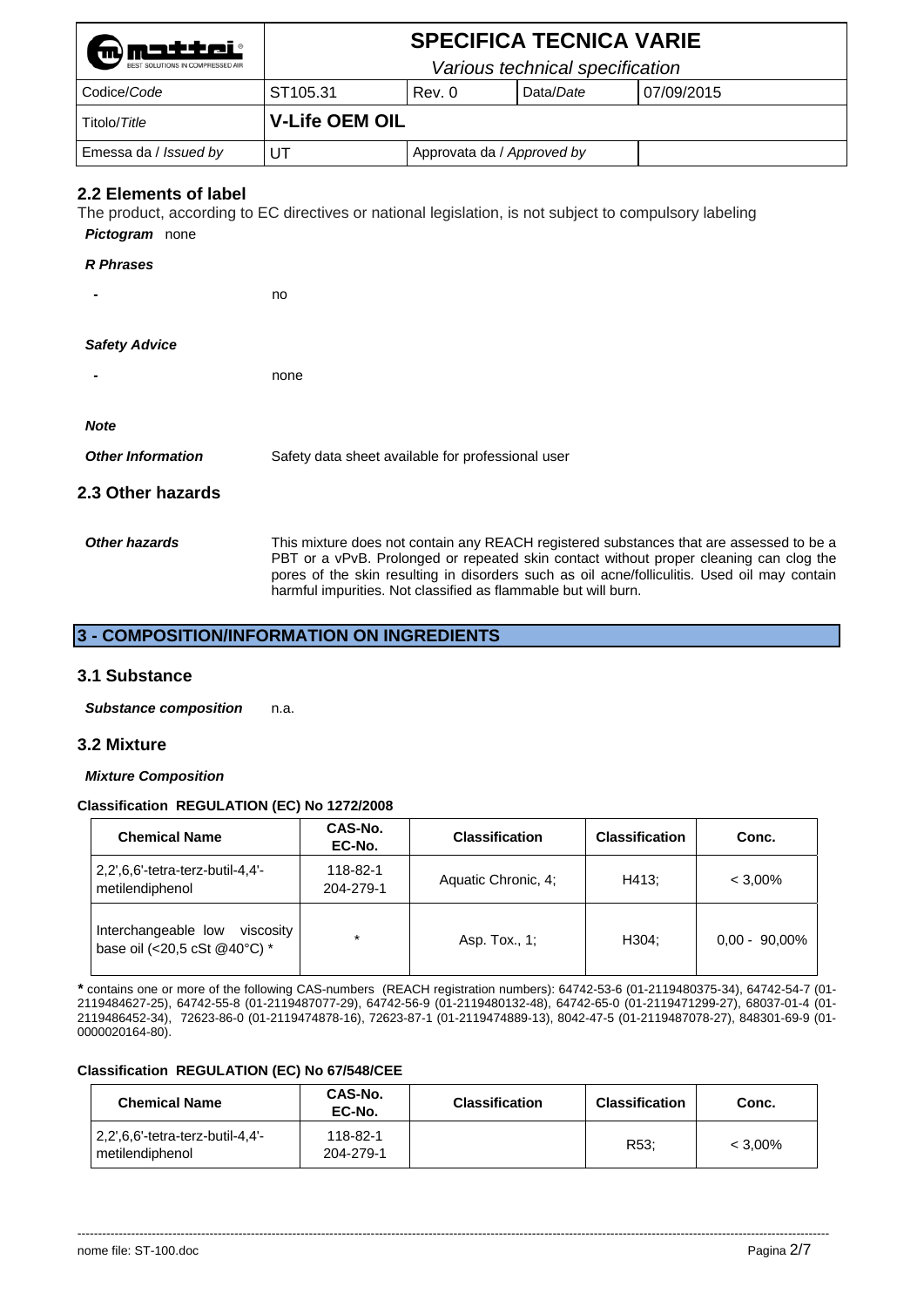| matter<br>BEST SOLUTIONS IN COMPRESSED AIR |                                 |                            | <b>SPECIFICA TECNICA VARIE</b> |            |
|--------------------------------------------|---------------------------------|----------------------------|--------------------------------|------------|
|                                            | Various technical specification |                            |                                |            |
| Codice/Code                                | ST <sub>105.31</sub>            | Rev. 0                     | Data/Date                      | 07/09/2015 |
| Titolo/Title                               | <b>V-Life OEM OIL</b>           |                            |                                |            |
| Emessa da / Issued by                      | UT                              | Approvata da / Approved by |                                |            |

*Chemical nature* The highly refined mineral oil contains <3% (w/w) DMSOextract, according to IP346. Highly refined mineral oils and additives.

# **4 – FIRST AID MEASURED**

*4.1 Description of first aid measure* 

#### *Eye contact:*

- Wash eyes immediately with plenty of water for several minutes while holding eyelids open.

#### *Contact with skin:*

- Remove contaminated clothing and wash thoroughly with soap and water.

General note: any substance, in case of accidents involving pressurized pipes and similar may be accidentally injected under the skin, even without external damage. In this case it is necessary to conduct the injured to hospital as soon as possible for treatment. Do not wait for symptoms to develop.

#### *Inhalation:*

- In case of exposure to high concentrations of vapors and mists remove the subject from the contaminated transporting him in a well ventilated place.

- If breathing is difficult, give oxygen if possible, or use assisted ventilation (no mouth to mouth resuscitation). Seek medical attention if necessary.

#### *Ingestion:*

Do not induce vomiting to avoid the risk of aspiration into the respiratory tract. Immediately transported the casualty to the emergency department.

#### **5 - FIREFIGHTING MEASURES**

| 5.1 Extinguishing Media                                         | <b>Suitable extinguishing media:</b> use extinguishing Class B: carbon dioxide $(CO2)$ , foam,<br>sand, earth, water spray, dry chemical powder, unless otherwise stated.<br><b>Unsuitable extinguishing media:</b> full water jets. Use water jets only to cool the surfaces<br>of the containers exposed to fire, unless otherwise stated.                                                                           |
|-----------------------------------------------------------------|------------------------------------------------------------------------------------------------------------------------------------------------------------------------------------------------------------------------------------------------------------------------------------------------------------------------------------------------------------------------------------------------------------------------|
|                                                                 | <b>NOTE:</b>                                                                                                                                                                                                                                                                                                                                                                                                           |
|                                                                 | Cool containers exposed but not involved to fire with water, to prevent the possible<br>explosion and spread of fire.                                                                                                                                                                                                                                                                                                  |
| 5.2 Special hazards<br>arising from the<br>substance or mixture | The equipment used under pressure can lead to the formation of aerosols that could, under<br>appropriate conditions of ignition, catch fire. Avoid breathing fumes from burning because it<br>can form compounds of unburned hydrocarbons such as carbon monoxide, unburned<br>hydrocarbons and polycyclic aromatic derivatives with other derivatives potentially<br>dangerous such as chlorine, sulfur and nitrogen. |
| 5.3 Advice for fire-<br>fighters                                | Equipment: wear equipment complete of helmet with visor and neck protection, self<br>contained breathing apparatus at pressure or demand, insulative jacket and trousers, with<br>bands around arms, legs and life.                                                                                                                                                                                                    |

# **6 - ACCIDENTAL RELEASE MEASURES**

| 6.1 Personal precautions,<br>protective equipment<br>and emergency<br>procedures | Keep non-involved personnel away from the area of spillage.                            |
|----------------------------------------------------------------------------------|----------------------------------------------------------------------------------------|
|                                                                                  | Ventilate area.                                                                        |
|                                                                                  | Avoid formation of aerosols and vapors from pressurized equipment.                     |
|                                                                                  | Eliminate sources of ignition.                                                         |
|                                                                                  | Avoid contact with skin, eyes by wearing appropriate protective clothing.              |
|                                                                                  | Ensure the availability of equipment for cooling the vessels, to prevent the danger of |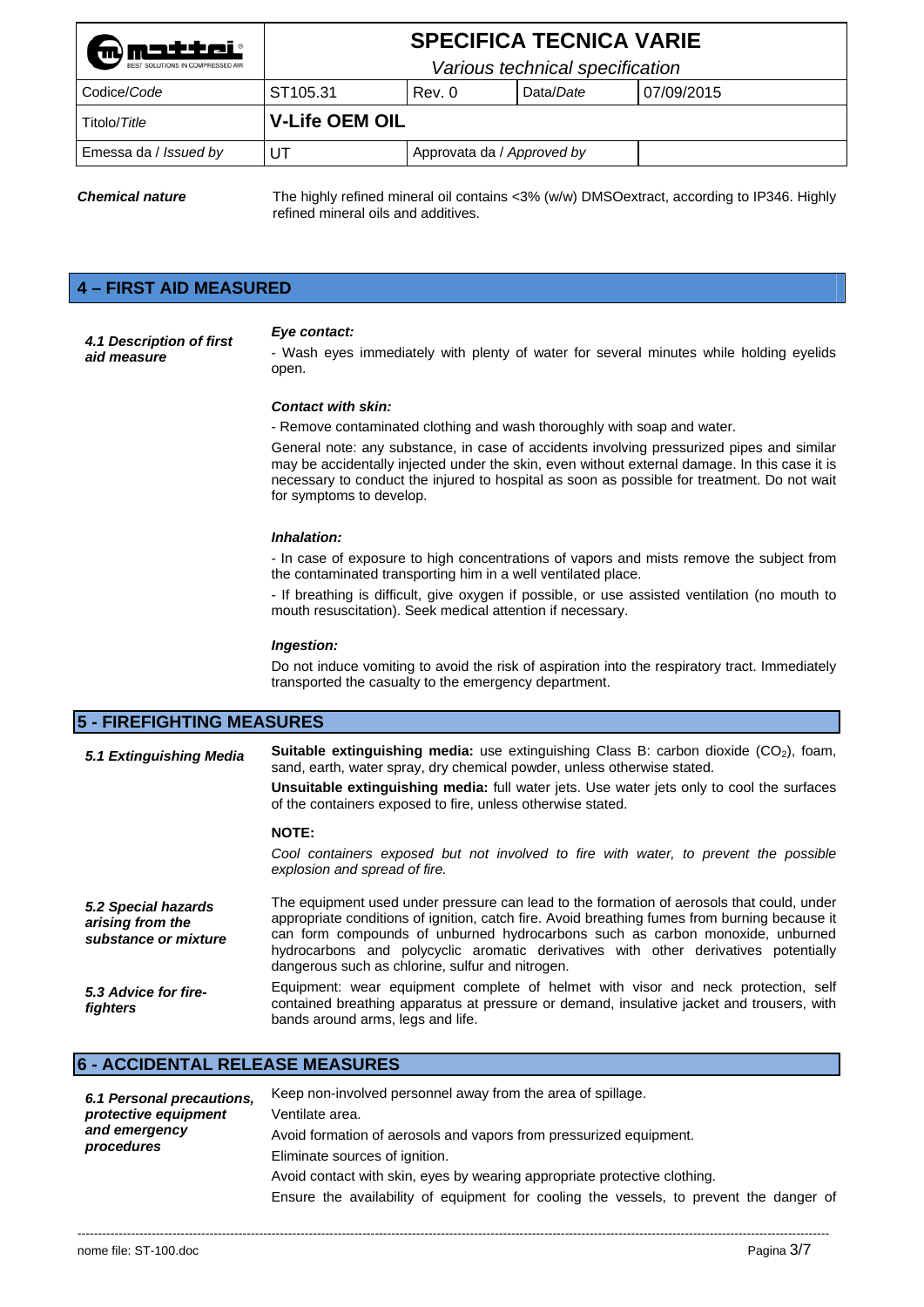| <b>Mondering Contract</b><br>BEST SOLUTIONS IN COMPRESSED AIR |                                 |                            | <b>SPECIFICA TECNICA VARIE</b> |            |
|---------------------------------------------------------------|---------------------------------|----------------------------|--------------------------------|------------|
|                                                               | Various technical specification |                            |                                |            |
| Codice/Code                                                   | ST105.31                        | Rev. 0                     | Data/Date                      | 07/09/2015 |
| Titolo/Title                                                  | <b>V-Life OEM OIL</b>           |                            |                                |            |
| Emessa da / Issued by                                         | UT                              | Approvata da / Approved by |                                |            |
|                                                               |                                 |                            |                                |            |

overheating in the event of a fire nearby.

The losses to the floor causing a risk of sliding.

**Respiratory protection:** in the possibility of exposure to oil mist in the relatively high concentration, use masks with filters specific for organic vapors and aerosols (EN 140 and 143).

**Eye protection:** Wear safety goggles (EN 166).

**Skin protection:** Use rubber or PVC gloves (EN 374). Wear work clothing (EN 465, 466, 467). It may be useful to use barrier cream.

*6.2 Environmental precautions*  Prevent product from entering sewers, rivers or other bodies of water. If required, notify relevant authorities according to all applicable regulations.

*6.3 Methods and material for containment and cleaning up*  Contain spills of small quantities of product with earth, sand or other inert absorbent material (vermiculite, sepiolite). Contain spill of large quantities of product. Transfer into suitable impermeable containers for storage and transport of collected material. Dispose according to local regulations.

#### *6.4 Reference to other*  See also sections 8 (protective equipment), 12 (ecology), and 13 (disposal).

*sections*

#### **7 - HANDLING AND STORAGE**

| 7.1 Precautions for safe<br>handling                                  | Use of personal protective equipment must be consistent with good occupational hygiene<br>practices. Avoid direct contact with the product. Avoid breathing vapors or aerosols. Ensure<br>adequate ventilation of the working environment, especially if confined. Do not reuse<br>contaminated clothing. Do not eat, drink or smoke when using this product. Do not use<br>open flames, sparks or avoid contact with possible sources of ignition. Wash hands<br>thoroughly with soap and water before meals and after work shift. |
|-----------------------------------------------------------------------|-------------------------------------------------------------------------------------------------------------------------------------------------------------------------------------------------------------------------------------------------------------------------------------------------------------------------------------------------------------------------------------------------------------------------------------------------------------------------------------------------------------------------------------|
| 7.2 Conditions for safe<br>storage including any<br>incompatibilities | The product is stable under normal conditions of use and storage. Keep product in original<br>container, stored in places and conditions which will ensure the control and containment of<br>losses. Keep containers tightly closed. Store in a cool place, away from sources of heat or<br>ignition, away from direct sunlight and do not constantly keep at temperatures above 50° C.<br>Ensure adequate ventilation during storage and use. Avoid accumulation of electrostatic<br>charges.                                      |
| 7.3 Specific end use(s)                                               | For recommendations on the specific end-uses are not currently required supplementary<br>information. Specific use: Before using the product for purposes other than those provided,<br>refer to the relevant legislation and technical standards, take the appropriate measures of<br>good operational practice.                                                                                                                                                                                                                   |

### **8 - EXPOSURE CONTROLS/PERSONAL PROTECTION**

#### **8.1 Control Parameter**

| <b>Occupational Exposure</b><br>Limits            | Exposure limit values (components of the mixture):<br>- TLV TWA: 5 mg/m <sup>3</sup> (mineral oil, pure, highly refined and otherwise)                                                                                                                                                                                                                                                                                                                                                                                                                                    |
|---------------------------------------------------|---------------------------------------------------------------------------------------------------------------------------------------------------------------------------------------------------------------------------------------------------------------------------------------------------------------------------------------------------------------------------------------------------------------------------------------------------------------------------------------------------------------------------------------------------------------------------|
| <b>Biological occupational</b><br>exposure limits | No biological limit allocated.                                                                                                                                                                                                                                                                                                                                                                                                                                                                                                                                            |
| <b>Monitoring Methods</b>                         | Monitoring of the concentration of substances in the breathing zone of workers or in the<br>general workplace may be required to confirm compliance with an OEL and adequacy of<br>exposure controls. For some substances biological monitoring may also be appropriate.<br>Validated exposure measurement methods should be applied by a competent person and<br>samples analysed by an accredited laboratory. Examples of sources of recommended<br>exposure measurement methods are given below or contact the supplier. Further national<br>methods may be available. |
| <b>8.2 Exposure Controls</b>                      |                                                                                                                                                                                                                                                                                                                                                                                                                                                                                                                                                                           |

*8.2.1 Appropriate* No special requirements under normal conditions of use. Refer to the standards of good operating practices, and environmental hygiene.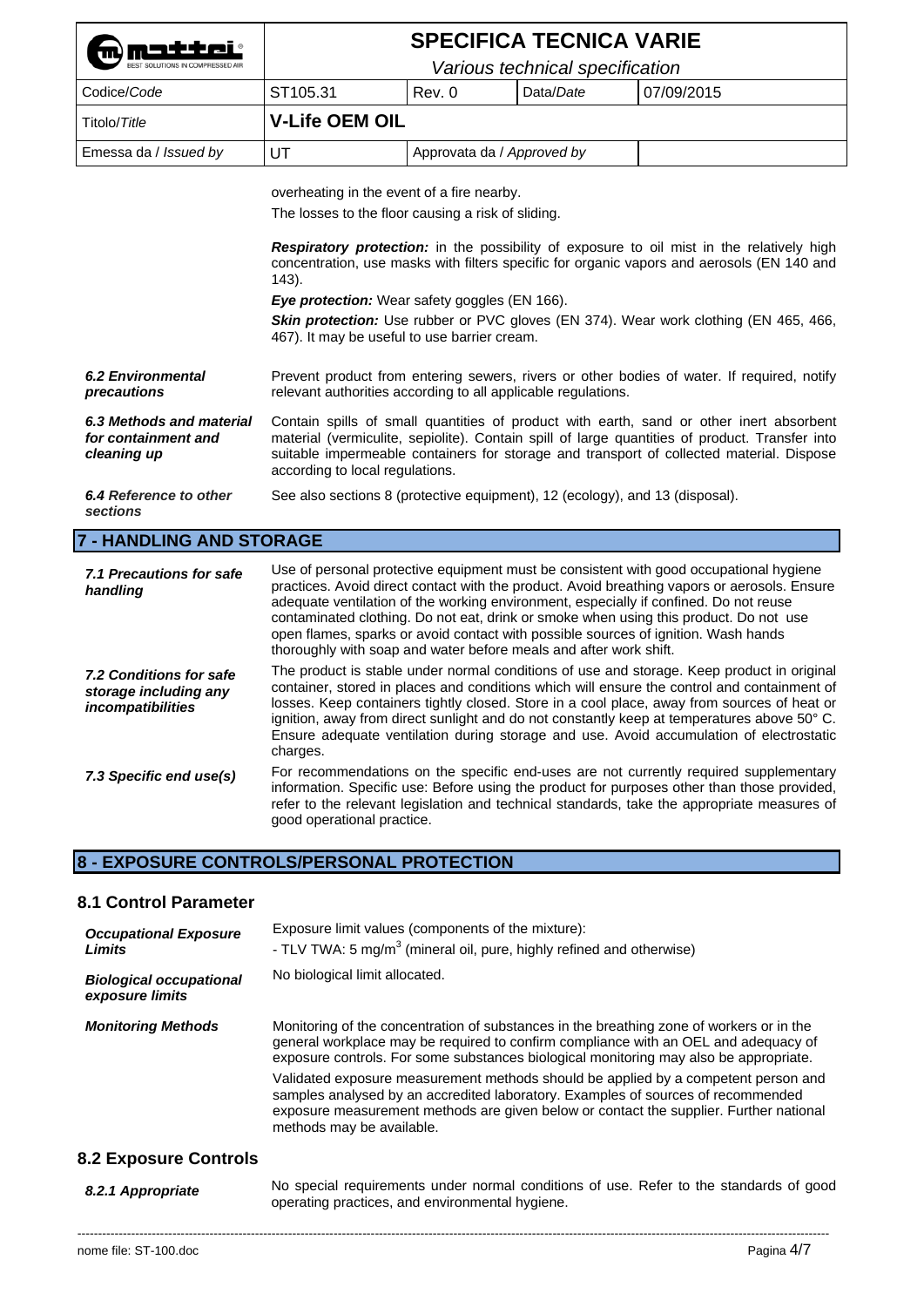|                                                                           | <b>SPECIFICA TECNICA VARIE</b>                                                                                                                                                                                                                                                                                           |                                 |           |                                                                                            |  |  |
|---------------------------------------------------------------------------|--------------------------------------------------------------------------------------------------------------------------------------------------------------------------------------------------------------------------------------------------------------------------------------------------------------------------|---------------------------------|-----------|--------------------------------------------------------------------------------------------|--|--|
|                                                                           |                                                                                                                                                                                                                                                                                                                          | Various technical specification |           |                                                                                            |  |  |
| Codice/Code                                                               | ST <sub>105.31</sub>                                                                                                                                                                                                                                                                                                     | Rev. 0                          | Data/Date | 07/09/2015                                                                                 |  |  |
| Titolo/Title                                                              | <b>V-Life OEM OIL</b>                                                                                                                                                                                                                                                                                                    |                                 |           |                                                                                            |  |  |
| Emessa da / Issued by                                                     | UT                                                                                                                                                                                                                                                                                                                       | Approvata da / Approved by      |           |                                                                                            |  |  |
| engineering controls                                                      | Avoid the generation of mists and aerosols and their spread through screening (if<br>appropriate) of the machines, and through the use of ventilation / local exhaust.<br>Organize activities with equipment suitable for the purpose. Use of adequately trained staff,<br>informed and trained in operating procedures. |                                 |           |                                                                                            |  |  |
| 8.2.2 Personal protection measures, such as personal protective equipment |                                                                                                                                                                                                                                                                                                                          |                                 |           |                                                                                            |  |  |
| a) Eye / Face Protection                                                  |                                                                                                                                                                                                                                                                                                                          |                                 |           | Wear protective goggles where it is possible to come in contact with the product (EN 166). |  |  |
| b) Skin and body<br>protection                                            | Skin protection is not ordinarily required beyond standard work clothe                                                                                                                                                                                                                                                   |                                 |           |                                                                                            |  |  |
| c) Respiratory Protection                                                 | Not required under normal conditions of use.<br>In the possibility of exposure to oil mist in the relatively high concentration, use masks with<br>filters specific for organic vapors and aerosols (EN 140 and 143).<br>Heat is not dangerous under normal conditions of use.                                           |                                 |           |                                                                                            |  |  |
| d) Heat Dangers                                                           |                                                                                                                                                                                                                                                                                                                          |                                 |           |                                                                                            |  |  |

# **9 - PHYSICAL AND CHEMICAL PROPERTIES**

# **9.1 Information on basic physical and chemical properties**

| a) Appearance                            | Liquid at room temperature.          |  |  |
|------------------------------------------|--------------------------------------|--|--|
| b) Colour                                | light brown                          |  |  |
| c) Odour                                 | Tipical                              |  |  |
| d) pH                                    | not available                        |  |  |
| e) pour point                            | $<$ -30 °C                           |  |  |
| f) Flash point                           | not available                        |  |  |
| g) Vapour pressure                       | Method: ASTM D9<br>>230 °C           |  |  |
| h) Vapor density                         | not applicable                       |  |  |
| <i>i)</i> Relative density               | 0,885 kg/L @ 15°C (ASTM 1298)        |  |  |
| I) The Solubility /<br>solubility of the | Insoluble in water.                  |  |  |
| m) Viscosity, kinematic                  | 68 mm2/s (40.0 °C) Method: ASTM D445 |  |  |

# **10 - STABILITY AND REACTIVITY**

| 10.1 Reactivity                                 | The substance does not present additional dangers of reactivity than those reported in the<br>next subtitle. |
|-------------------------------------------------|--------------------------------------------------------------------------------------------------------------|
| <b>10.2 Chemical Stability</b>                  | Stable under recommended storage conditions.                                                                 |
| 10.3 Possibility of<br>hazardous reactions      | No dangerous reactions known.                                                                                |
| 10.4 Conditions to avoid                        | No decomposition if used according to specifications.                                                        |
| 10.5 Incompatible<br>materials                  | Avoid contact with strong oxidizing agents.                                                                  |
| 10.6 Hazardous<br><b>Decomposition Products</b> | None under normal conditions of use. See also Section 5.                                                     |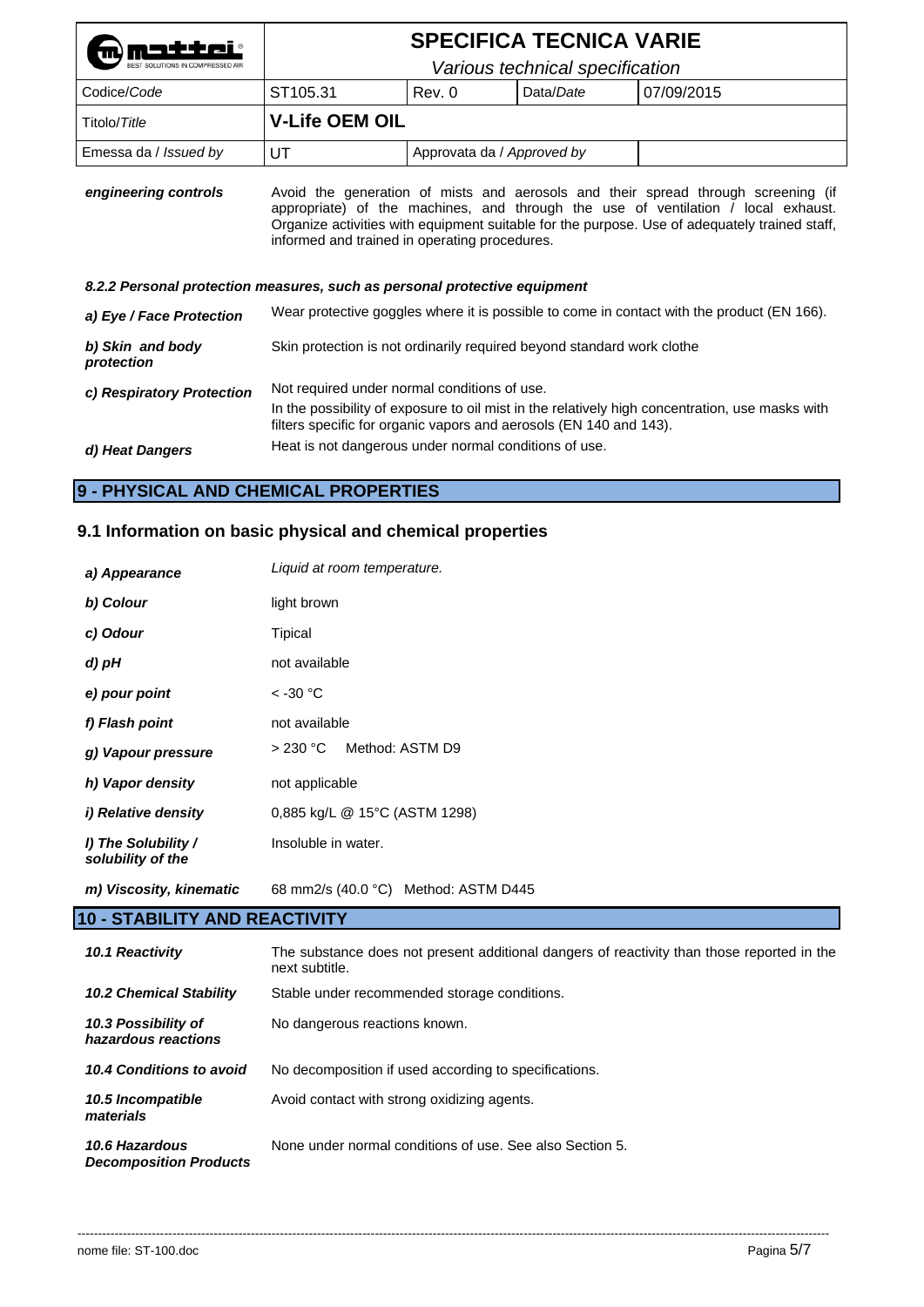| mmatter<br>BEST SOLUTIONS IN COMPRESSED AIR |                                 |                            | <b>SPECIFICA TECNICA VARIE</b> |            |
|---------------------------------------------|---------------------------------|----------------------------|--------------------------------|------------|
|                                             | Various technical specification |                            |                                |            |
| Codice/Code                                 | ST105.31                        | Rev. 0                     | Data/Date                      | 07/09/2015 |
| Titolo/Title                                | <b>V-Life OEM OIL</b>           |                            |                                |            |
| Emessa da / Issued by                       | UТ                              | Approvata da / Approved by |                                |            |
|                                             |                                 |                            |                                |            |

# **11 - TOXICOLOGICAL INFORMATION**

| <b>11.1 Chronic toxicity</b> | Exposure to oil vapour that exceeds Professional Inhalation Limits can cause respiratory<br>system irritations.                                          |
|------------------------------|----------------------------------------------------------------------------------------------------------------------------------------------------------|
| 11.2 Skin contact            | LD50 skin (rabbit) > 2000 mg/kg (estimated). Frequent and continuous contacts could<br>degrease skin and cause dermatitis.                               |
| 11.3 Eyes contact            | It can cause light irritation.                                                                                                                           |
| 11.4 Oral toxicity           | LD50 (rats): $>$ 2000 mg/kg (estimated). The product if ingested can irritate the digestive<br>apparatus and induce vomiting, cause nausea and diarrhea. |
| 11.5 Inhalation              | Long term exposure to the product mist can cause irritation to the respiratory system.                                                                   |

# **12 - ECOLOGICAL INFORMATION**

| 12.1 Toxicity                              | Ecotoxicological data have not been determined specifically for this product. Information<br>given is based on a knowledge of the components and the ecotoxicology of similar<br>products. Unless indicated otherwise, the data presented is representative of the product<br>as a whole, rather than for individual component(s).(LL/EL/IL50 expressed as the nominal<br>amount of product required to prepare aqueous test extract. |
|--------------------------------------------|---------------------------------------------------------------------------------------------------------------------------------------------------------------------------------------------------------------------------------------------------------------------------------------------------------------------------------------------------------------------------------------------------------------------------------------|
| 12.2 Biodegradability                      | Remarks: Expected to be not readily biodegradable., Major constituents are expected to<br>be inherently biodegradable, but contains components that may persist in the environment.                                                                                                                                                                                                                                                   |
| <b>12.3 Bioaccumulation</b>                | Remarks: Contains components with the potential to bioaccumulate.                                                                                                                                                                                                                                                                                                                                                                     |
| 12.4 Mobility in soil                      | Remarks: Liquid under most environmental conditions., If it enters soil, it will adsorb to soil<br>particles and will not be mobile.                                                                                                                                                                                                                                                                                                  |
| 12.5 Results of PBT and<br>vPvB assessment | This mixture does not contain any REACH registered substances that are assessed to be<br>a PBT or a vPvB.                                                                                                                                                                                                                                                                                                                             |
| 12.6 Other adverse effects                 | Product is a mixture of non-volatile components, which are not expected to be released to<br>air in any significant quantities., Not expected to have ozone depletion potential,<br>photochemical ozone creation potential or global warming potential.                                                                                                                                                                               |

# **13 - DISPOSAL CONSIDERATIONS**

| 13.1 Methods of waste | Prevent environmental discharge. Dispose of waste or used sacks/containers according to |
|-----------------------|-----------------------------------------------------------------------------------------|
| treatment             | local regulations.                                                                      |
| <b>CER</b>            | 130113                                                                                  |

# **14 - TRANSPORT INFORMATION**

*The substance itself is not considered dangerous within the meaning of the regulations governing the transport of dangerous goods by road (ADR), rail (RID), sea (IMDG Code) and by air (IATA)* 

| <b>15 - REGULATORY INFORMATION</b>  |                                                                                                                                                                                                                                                          |  |  |  |  |  |
|-------------------------------------|----------------------------------------------------------------------------------------------------------------------------------------------------------------------------------------------------------------------------------------------------------|--|--|--|--|--|
| <b>Reference Laws</b>               | This Safety Data Sheet complies with the Regulation n.453/2010. Regulation<br>(CE) n.1907/2006 (REACH); Regulation (CE) n.1272/2008 (GHS/CLP); I ATP<br>n.790/2009; II ATP n.86/2011; III ATP n.618/2012; IV ATP n.487/2013.Refer<br>also to local laws. |  |  |  |  |  |
| <b>16 - OTHER INFORMATION</b>       |                                                                                                                                                                                                                                                          |  |  |  |  |  |
| List of relevant R and H<br>phrases | R 53: May cause long-term adverse effects in the aguatic environment<br>H304: May be fatal if swallowed and enters airways                                                                                                                               |  |  |  |  |  |

H304: May be fatal if swallowed and enters airways.

H413: May cause long-lasting harmful effects to aquatic life